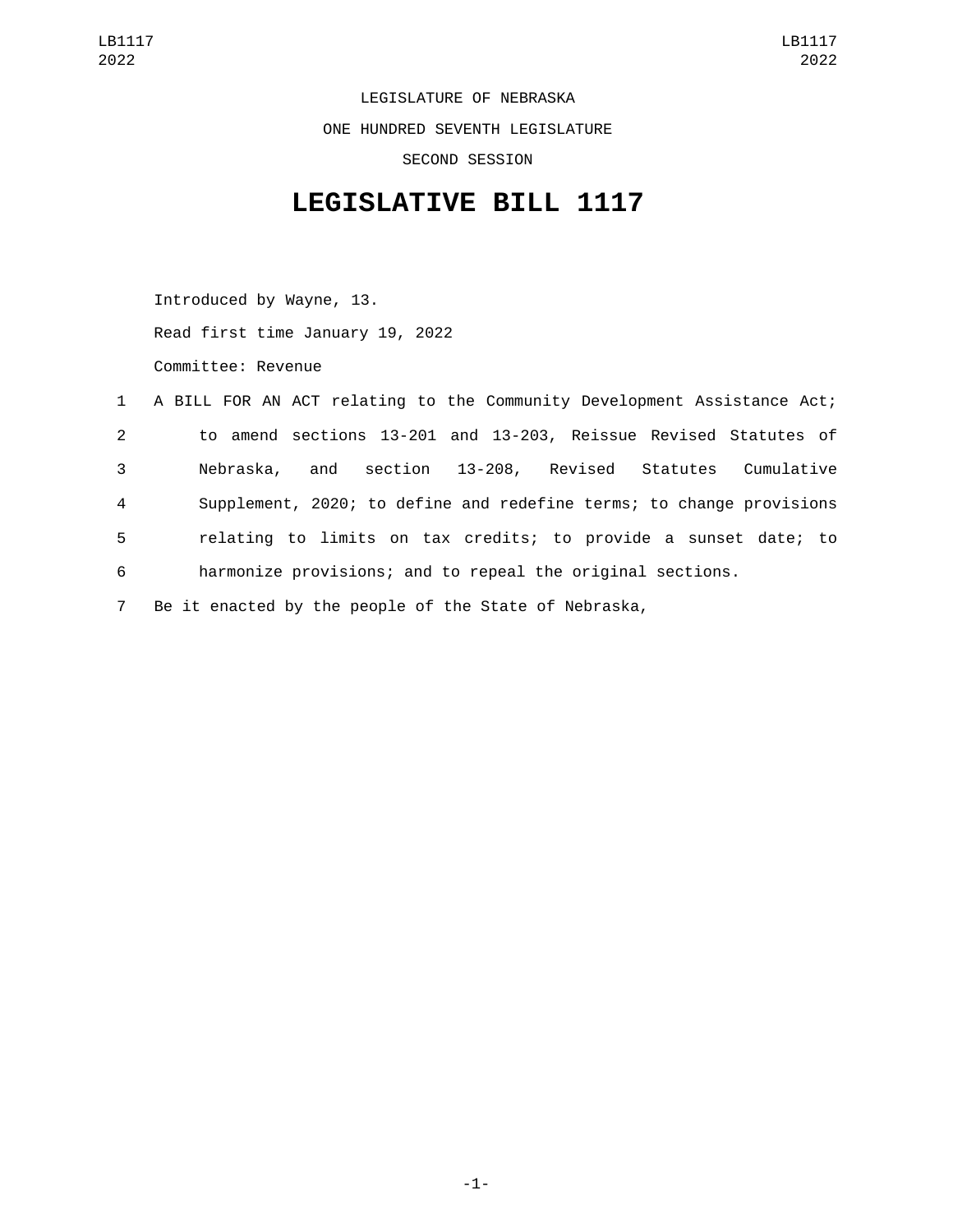Section 1. Section 13-201, Reissue Revised Statutes of Nebraska, is 2 amended to read:

 13-201 Sections 13-201 to 13-208 and section 4 of this act shall be known and may be cited as the Community Development Assistance Act.

 Sec. 2. Section 13-203, Reissue Revised Statutes of Nebraska, is 6 amended to read:

 13-203 For purposes of the Community Development Assistance Act, 8 unless the context otherwise requires:

 (1) Business firm shall mean any business entity, including a corporation, a fiduciary, a sole proprietorship, a partnership, a limited liability company, a corporation having an election in effect under Chapter 1, subchapter S of the Internal Revenue Code, as defined in section 49-801.01, subject to the state income tax imposed by section 77-2715 or 77-2734.02, an insurance company paying premium or related retaliatory taxes in this state pursuant to section 44-150 or 77-908, or a financial institution paying the tax imposed pursuant to sections 17 77-3801 to 77-3807;

 (2) Community services shall mean any type of the following in a community development area: (a) Employment training; (b) human services; (c) medical services; (d) physical facility and neighborhood development services; (e) recreational services or activities; (f) educational services; or (g) crime prevention activities, including, but not limited to, (i) the instruction of any individual in the community development area that enables him or her to acquire vocational skills, (ii) counseling and advice, (iii) emergency services, (iv) community, youth, 26 day care, and senior citizen centers,  $(v)$  in-home services,  $(vi)$  home improvement services and programs, and (vii) any legal enterprise which 28 aids in the prevention or reduction of crime;

 (3) Department shall mean the Department of Economic Development; (4) Director shall mean the Director of Economic Development; (5) Community development area shall mean (a) any village, city,

-2-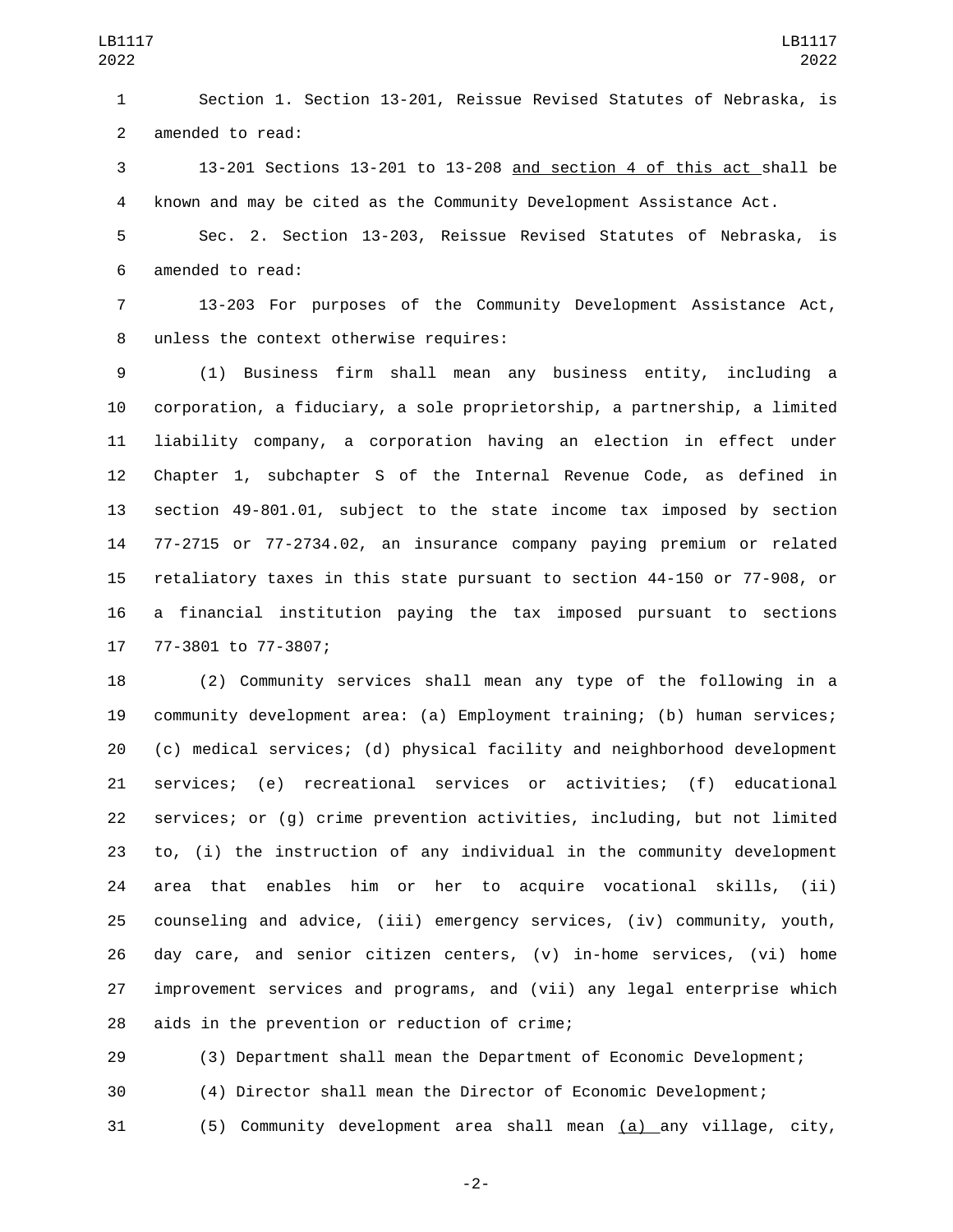county, unincorporated area of a county, or census tract which has been designated by the department as an area of chronic economic distress or (b) any economic redevelopment area within a city of the metropolitan class;4

 (6) Community assistance shall mean furnishing financial assistance, labor, material, or technical advice to aid in the physical improvement of any part or all of a community development area;

 (7) Community betterment organization shall mean (a) any organization performing community services or offering community assistance in a community development area and to which contributions are tax deductible under the provisions of the Internal Revenue Service of the United States Department of the Treasury and (b) a county, city, or village performing community services or offering community assistance in 14 a community development area; and

 (8) Area of chronic economic distress shall mean an area of the state which meets any of the following conditions:

 (a) An unemployment rate which exceeds the statewide average 18 unemployment rate;

 (b) A per capita income below the statewide average per capita 20 income; or

 (c) A population loss between the two most recent federal decennial 22 censuses; and  $\overline{z}$ 

 (9) Economic redevelopment area means an area in the State of 24 Nebraska in which:

 (a) The average rate of unemployment in the area during the period covered by the most recent federal decennial census or American Community Survey 5-Year Estimate by the United States Bureau of the Census is at 28 least one hundred fifty percent of the average rate of unemployment in 29 the state during the same period; and

 (b) The average poverty rate in the area is twenty percent or more 31 for the federal census tract in the area.

-3-